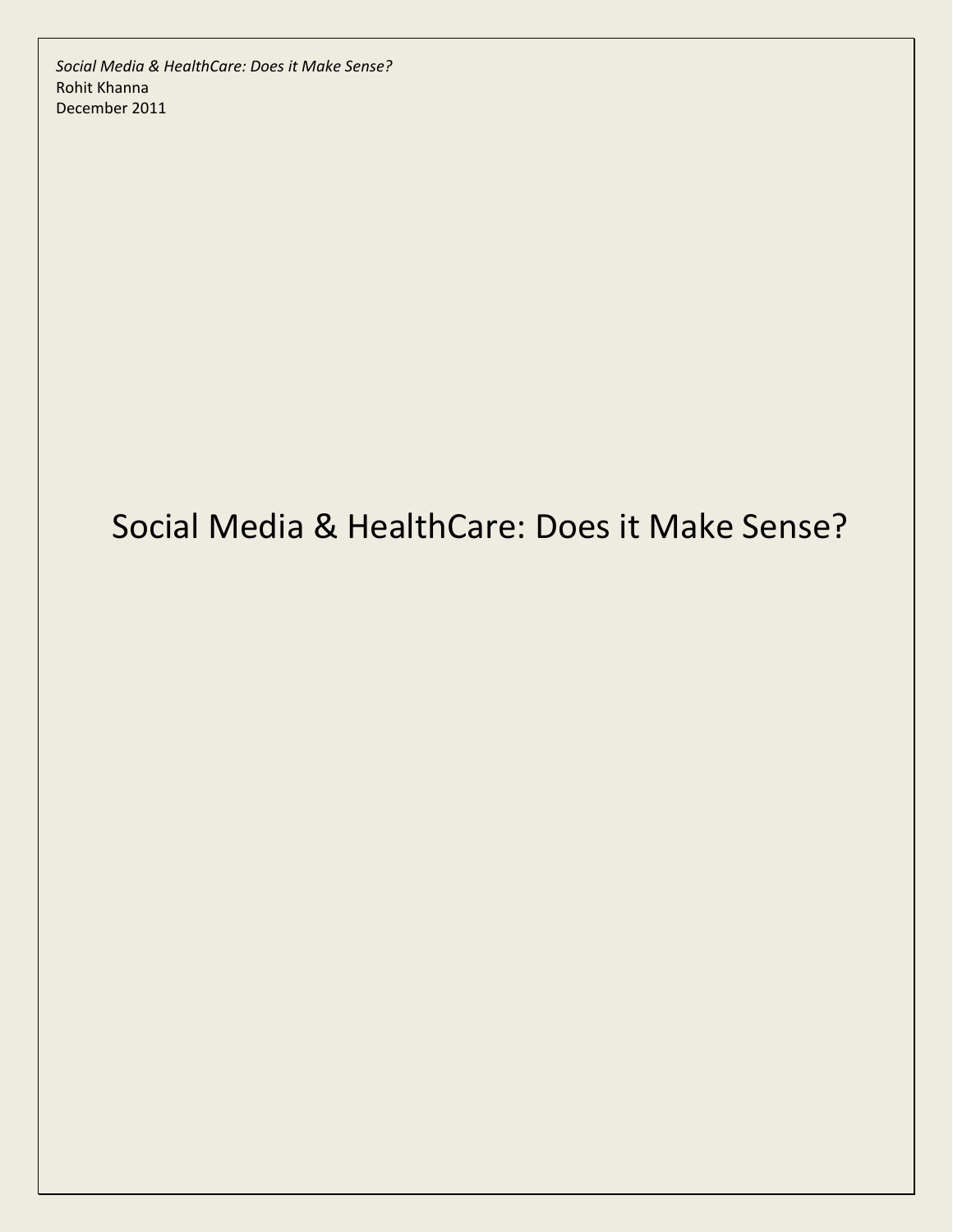What if I told you that technology now allows you to reach millions of customers in the blink of an eye? What if I told you that the same technology could destroy your brand within the same blink of an eye? This is the reality of social media. Forty years ago (or even less) if you disappointed a customer with either an inferior product or bad service (or both), the extent of the damage to your brand was limited to Mrs. Jones telling all her friends at the bridge club or at the next community barbeque. Today, companies risk disillusioning and alienating millions of customers with a less-than-stellar foray into social media.

Healthcare companies need to tread very carefully into this space. Consider the large, multi-national pharmaceutical or medical device company that sponsors/hosts its own Facebook page and/or Twitter account. Life science brand names (think Viagra or Lipitor or Nexium) don't even exist anymore on Facebook. But company Facebook pages do. We 'facebooked' Pfizer, Astra Zeneca, Glaxo Smith Kline, Bristol-Myers Squibb and Johnson & Johnson, to name a few, and only two of the five companies mentioned even had a facebook presence.

And here's where you're automatically re-directed.<sup>[1](#page-1-0)</sup>if you should happen to land on the Facebook page of a major, multi-national pharmaceutical or medical device company:

# *Pfizer*

# *Health/Medical/Pharmaceuticals*

Thank you for your interest in Pfizer!

**Unfortunately, sometimes we have to pull a comment from our wall.**

**Here's Why.**

We've set up this page to share news with you about Pfizer. We want to get your thoughts on our updates, but below are reasons why we might need to remove your comment from our wall:

*Your comment references a Product* (ours or someone else's)

While we do not endorse any users' comments other than our own, we still have to be mindful of the important regulations that govern our industry. If your post references a pharmaceutical brand from any company  $-$  positive or negative  $-$  we will need to remove it because, among other reasons, we can't guarantee that it will represent Fair Balance.

# **Your comment references a Side Effect**

If your post includes possible side effect associated with a Pfizer product, we may be required to contact you for further information. You may contact us to report an adverse event related to Pfizer products by calling 1-800-438-1985 (U.S. only). Or if you prefer, you may contact the FDA directly: please visit www.fda.gov/medwatch or call 1-800-FDA-1088. Non-U.S. visitor?: ask your health care provider for more information or contact your local health authority.

# **Your comment contains Vulgarity**

If you use profane language, your post gets pulled (and it might get screened by Facebook's profanity filter before being posted in the first place). In addition to vulgar language, we'll be screening for personal attacks of any kind or offensive terms that target specific ethnic, racial, religious, age or gender orientation groups. We ask that everyone treat each other with respect.

#### **Your comment contains Medical Advice**

It is great to want to provide help to your fellow visitors, but given the serious implications unsolicited

<span id="page-1-0"></span> $1$  Facebook.com accessed November & December 2011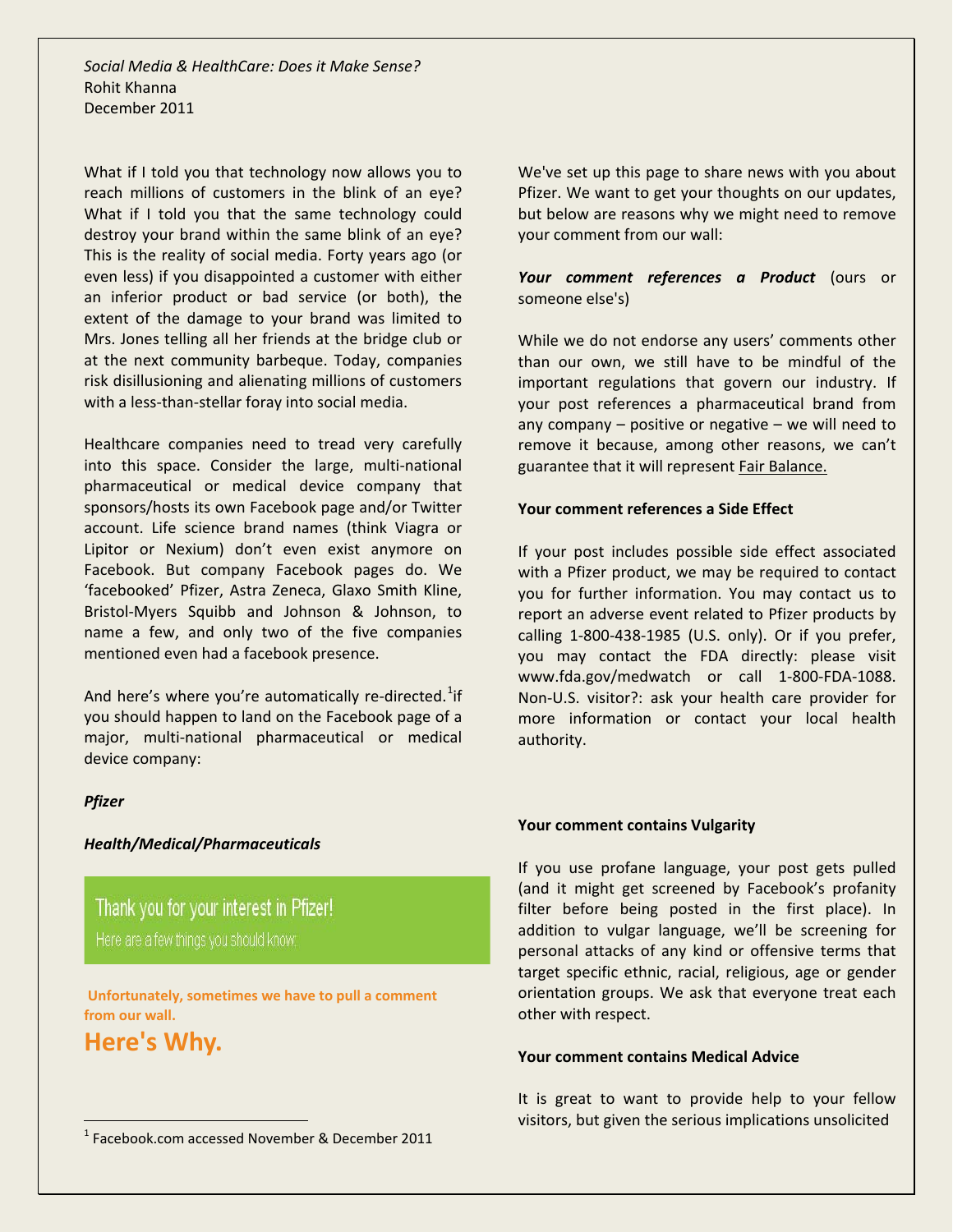and unverified medical advice might have, we can't allow it on our Wall. As always, we recommend consulting with your physician on any medical condition.

#### **Your comment is Off-Topic**

This can be a tricky one: we're not looking to censor you, but sometimes comments are spam, are clearly off topic, make unsupported accusations or promote services or products. If you feel we've been unfair in removing your comment, please reach out to us and we can discuss it.

#### **Just in Case**

There is a chance we'll encounter a situation not outlined above, which will require us to remove your comment. We'll try to update this list if we do find a new reason, but please know that Pfizer does reserve the right to delete any posting at its sole discretion. Of course, if this does happen and you feel it is unfair, please reach out to us so we can talk about it.

When one actually takes the time to scroll through the facebook wall of, say, Pfizer or GSK, one finds company news and information (quarterly earnings, health information, employee accomplishments, etc..) but one does not actually find the sharing of information. And therein lies the problem.

If you go to Home Depot and get bad service or find a great deal, you can 'tweet' that out in seconds and your 'followers' now have access to the same information and you have used social media (the term media and whether that is even accurate is a separate topic in and of itself) to its fullest extent and intent. Social networking and media were designed with the end goal in mind of empowering "John Q. Consumer" to share information so that everyone who has access to that information can make better decisions. This is what the economist would call 'perfect information.<sup>[2](#page-2-0)</sup>

Of course, let's not forget that much of what is on today's social networking sites has nothing to do with driving consumer adoption of a product. It's simply an individual sharing pictures from his most recent trip or her perspectives on that book she just finished.

Is that actually true, however? Are there tacit and implicit endorsements being made when you share photos from that fabulous resort or your opinions on the recent best-selling novel? Of course there are. This is no different than telling someone at the weekly softball game that they 'have to try that new Italian place" or 'go see that new action movie." We've been doing this for decades—making endorsements for products and services that we believe in—without pay or remuneration. The difference was that the speed and scale with which those endorsements actually traveled across networks and drove market share gains was painfully slow. There are always exceptions to this rule (products did go 'viral' decades ago too).

Why is this important? Because we (and 'we' means the corporate world) have known that peer-to-peer influence drives adoption more than anything else. Trial of a product is important. Price of a product is important. Packaging of a product is important. But nothing beats peer-to-peer influence. When someone tells you that they have tried a product or service and it's good or bad, the tendency for the recipient of that information to act upon that information is higher than if they had not received an endorsement. So, the goal of companies hasn't changed: generate more positive experiences with your product or brand and leverage the power of social networks to (hopefully) create positive word-of-mouth through peer-to-peer influence in a much grander scale and at a speed that has never before been seen.

information, they will choose the best products, and the market will reward those who make the best products with higher sales. Perfect information would practically mean that all consumers know all things, about all products, at all times (including knowing the probabilistic outcome of all future events) , and therefore always make the best decision regarding purchase.; From Wikipedia, accessed December 2011

 $\overline{\phantom{0}}$ 

<span id="page-2-0"></span><sup>&</sup>lt;sup>2</sup> In microeconomics, a state of perfect information is assumed in some models of perfect competition. That is, assuming that all agents are rational and have perfect